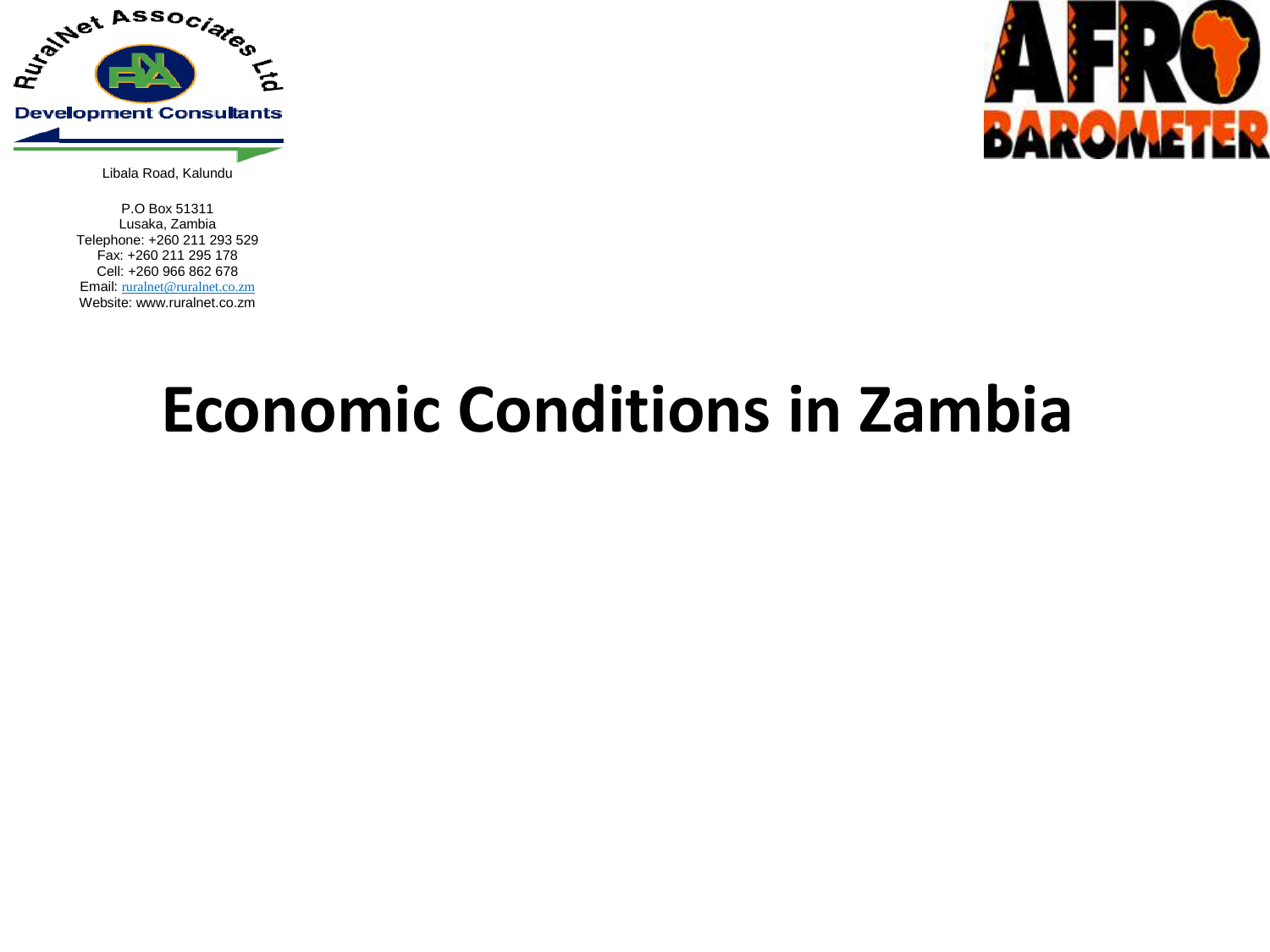

•

# **Economic Conditions**



### **Key Findings**

- Zambians are more optimistic about the country`s economic conditions in 2013 as compared to previous years.
- Slightly over half of Zambians (54%) say the country's economic condition is good, compared to 22% who echoed the same sentiment in 2009 and 19% in 2005.
- Similarly, more are positive about their own living standards in 2013 (56%) than in previous years.
- Fewer (36%) in 2013 believe the country economy is performing badly as compared to more than 6 in ten in previous surveys (71% in 2009 and 67% in 2005).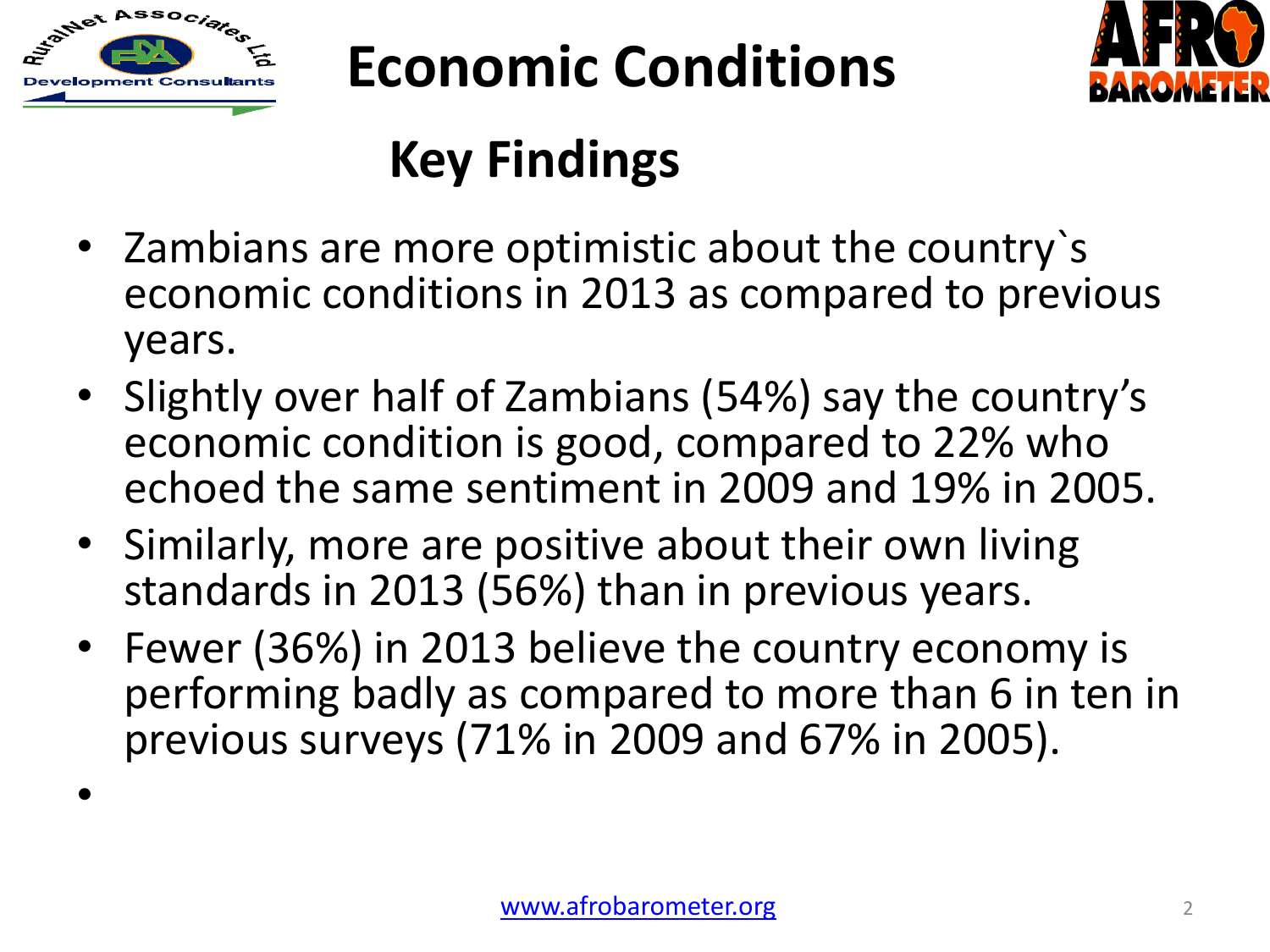#### **Country's Present Economic Conditions**



**In general, how would you describe: the present economic conditions of** 

**this country?** 

Associated

**Development Consu** 

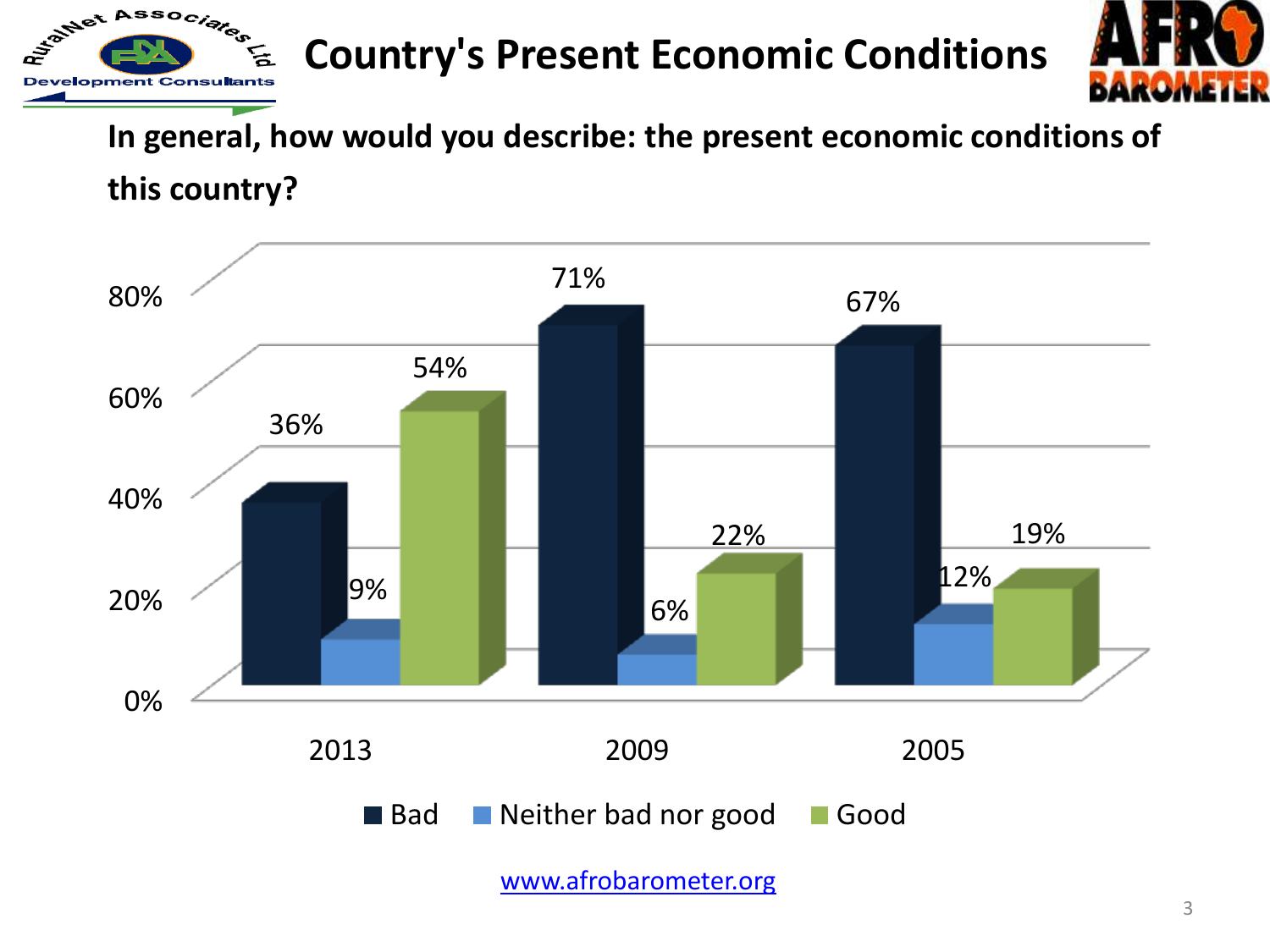**Zambian**'s Present Living Conditions



#### **In general, how would you describe: your own present living**

**conditions?**

**Development Const** 

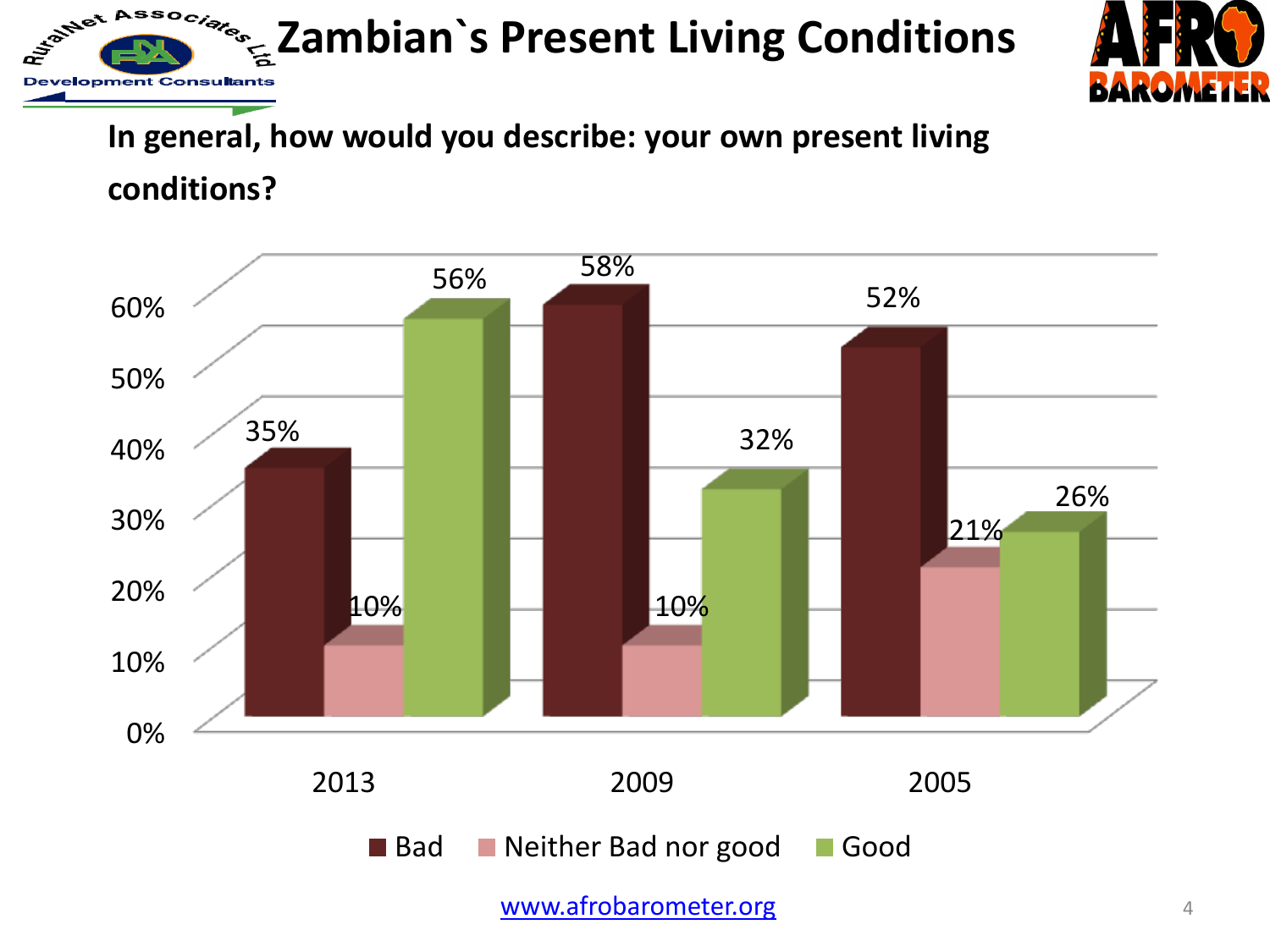

**Country's Economic Condition compared to 12 months ago**



#### **Looking back, how do you rate the following compared to twelve months ago: Economic conditions in this country?**

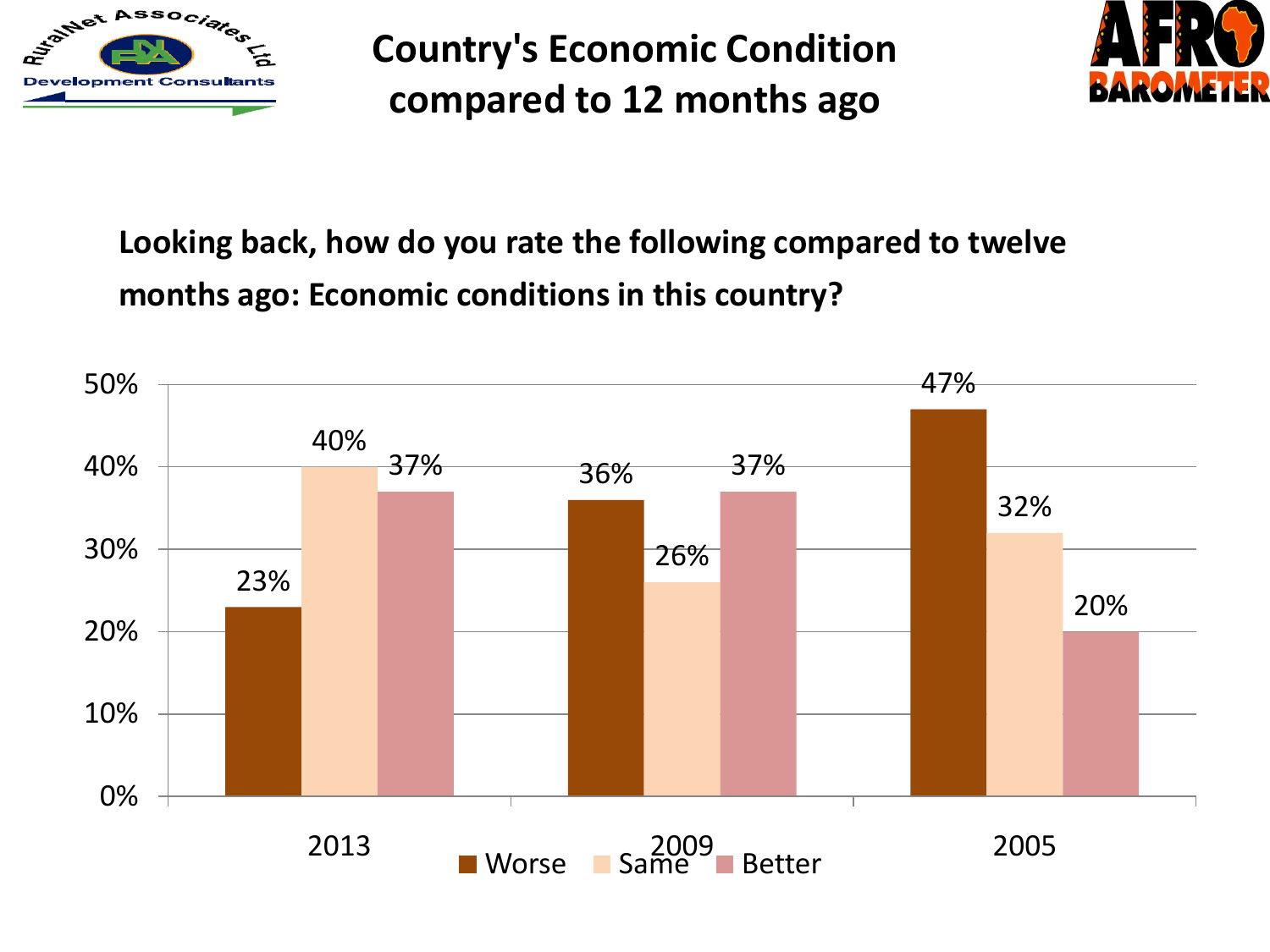

**Looking back, how do you rate the following compared to twelve months ago: Your living conditions?**

20% 30% 33% 43% 34% 41% 36% 35% 26% 0% 20% 40% 60% 2013 2009 2005 Worse Same Better

[www.afrobarometer.org](http://www.afrobarometer.org/) 6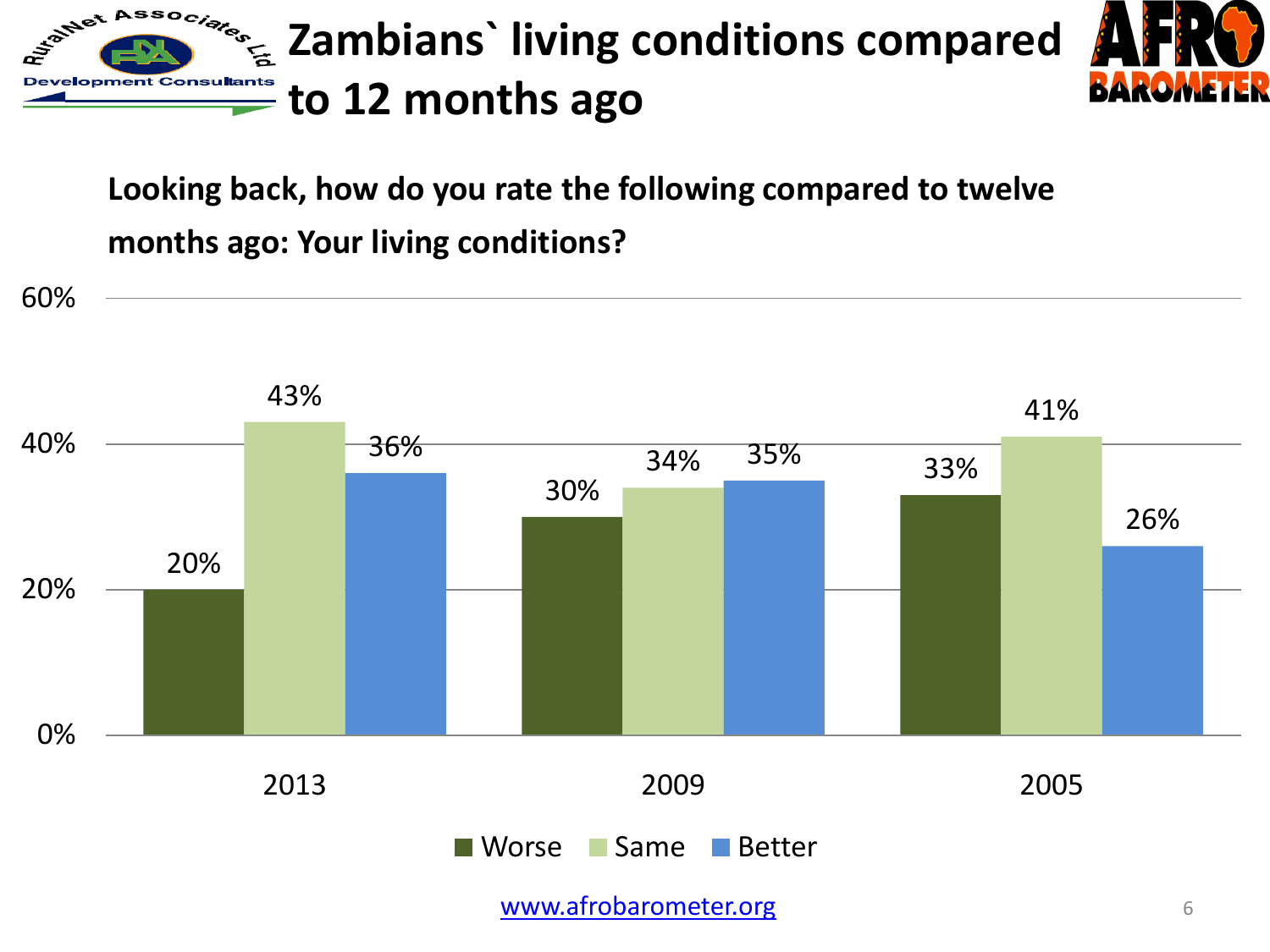





**Looking ahead, do you expect the following to be better or worse:** 

**Economic conditions in this country in twelve months time?**

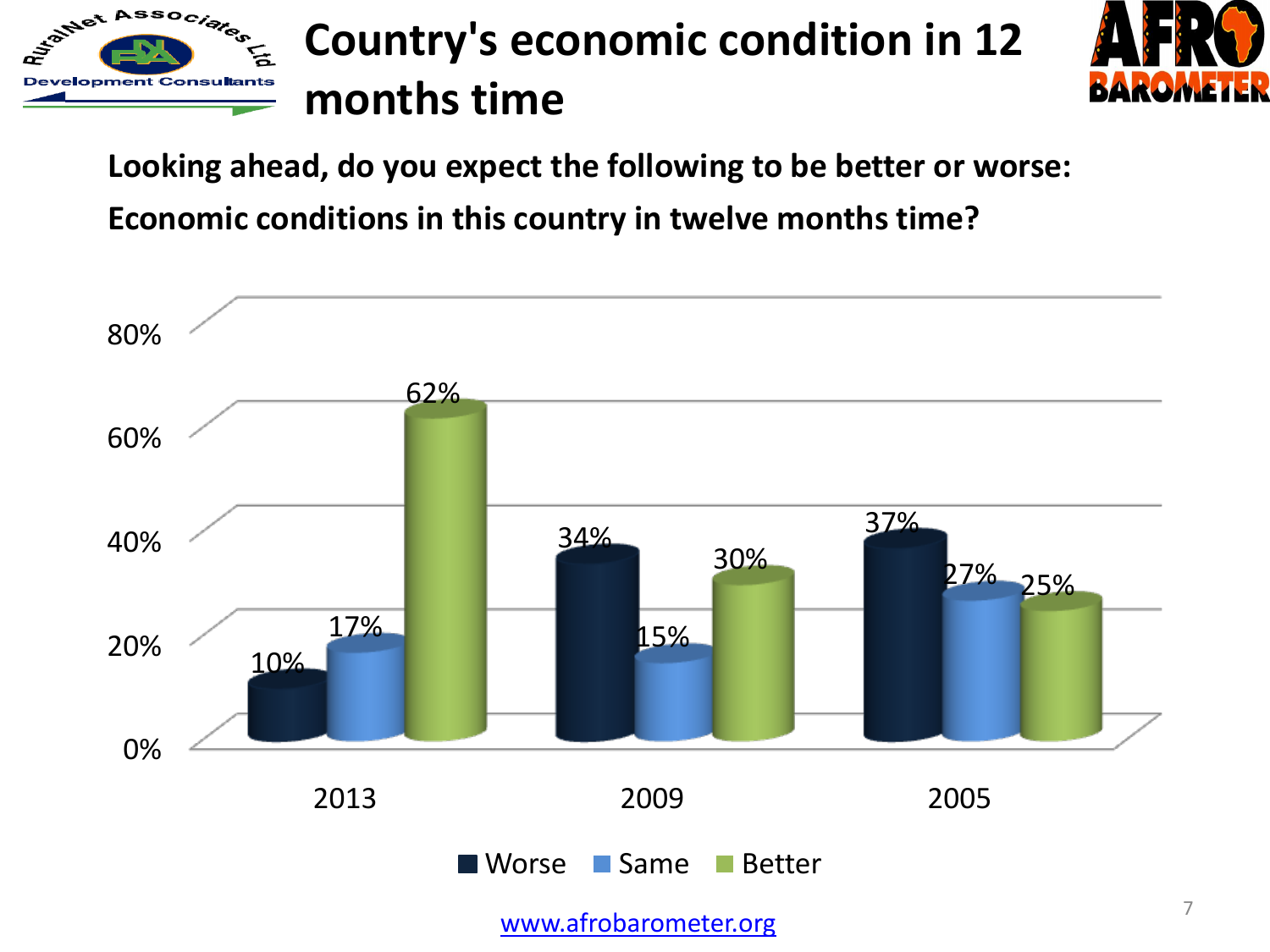

#### **Looking ahead, do you expect the following to be better or worse: Your living conditions in twelve months time?**



[www.afrobarometer.org](http://www.afrobarometer.org/)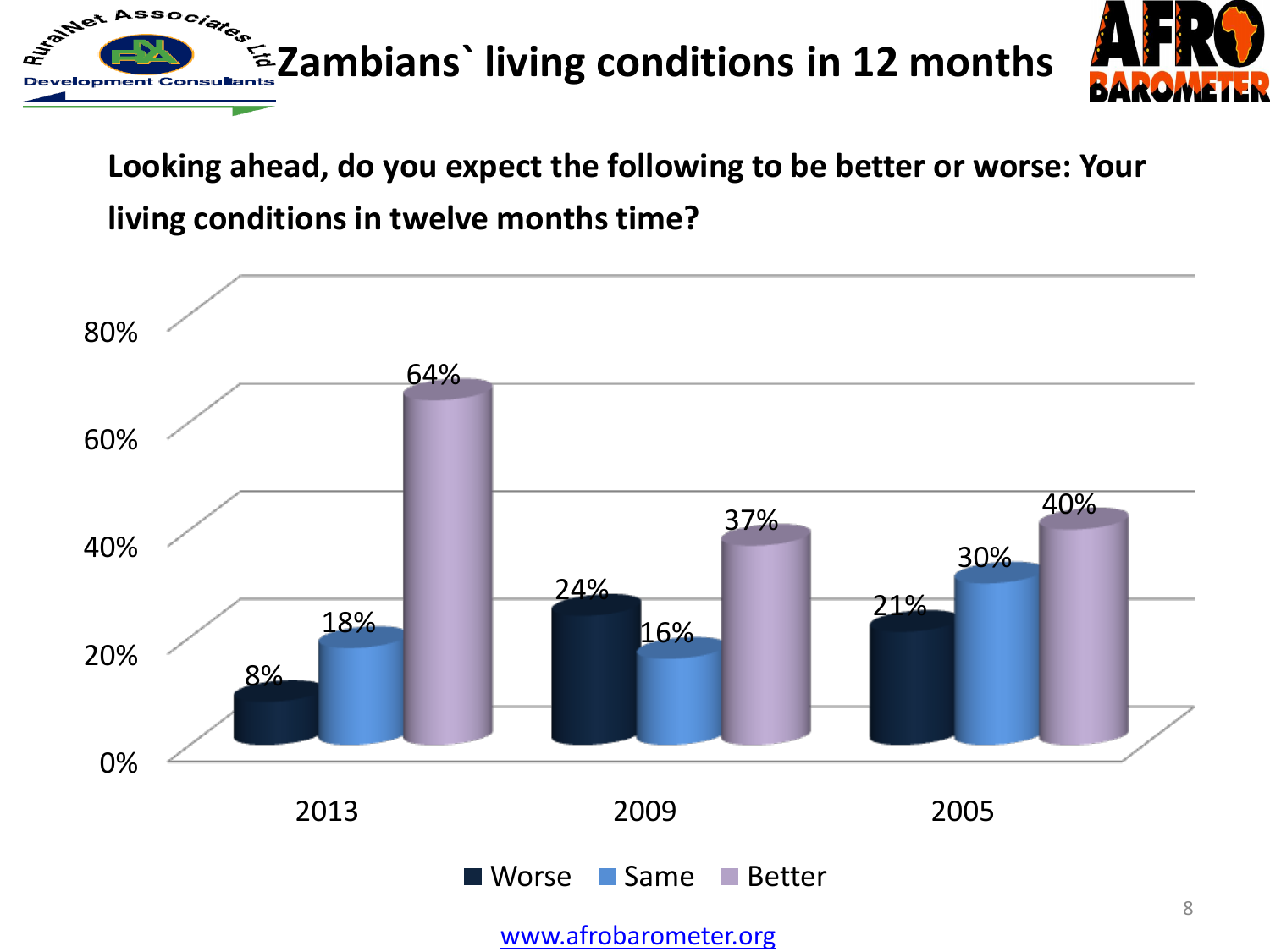

Libala Road, Kalundu

P.O Box 51311 Lusaka, Zambia Telephone: +260 211 293 529 Fax: +260 211 295 178 Cell: +260 966 862 678 Email: ruralnet@ruralnet.co.zm Website: www.ruralnet.co.zm



# **Perceptions on Lived Poverty**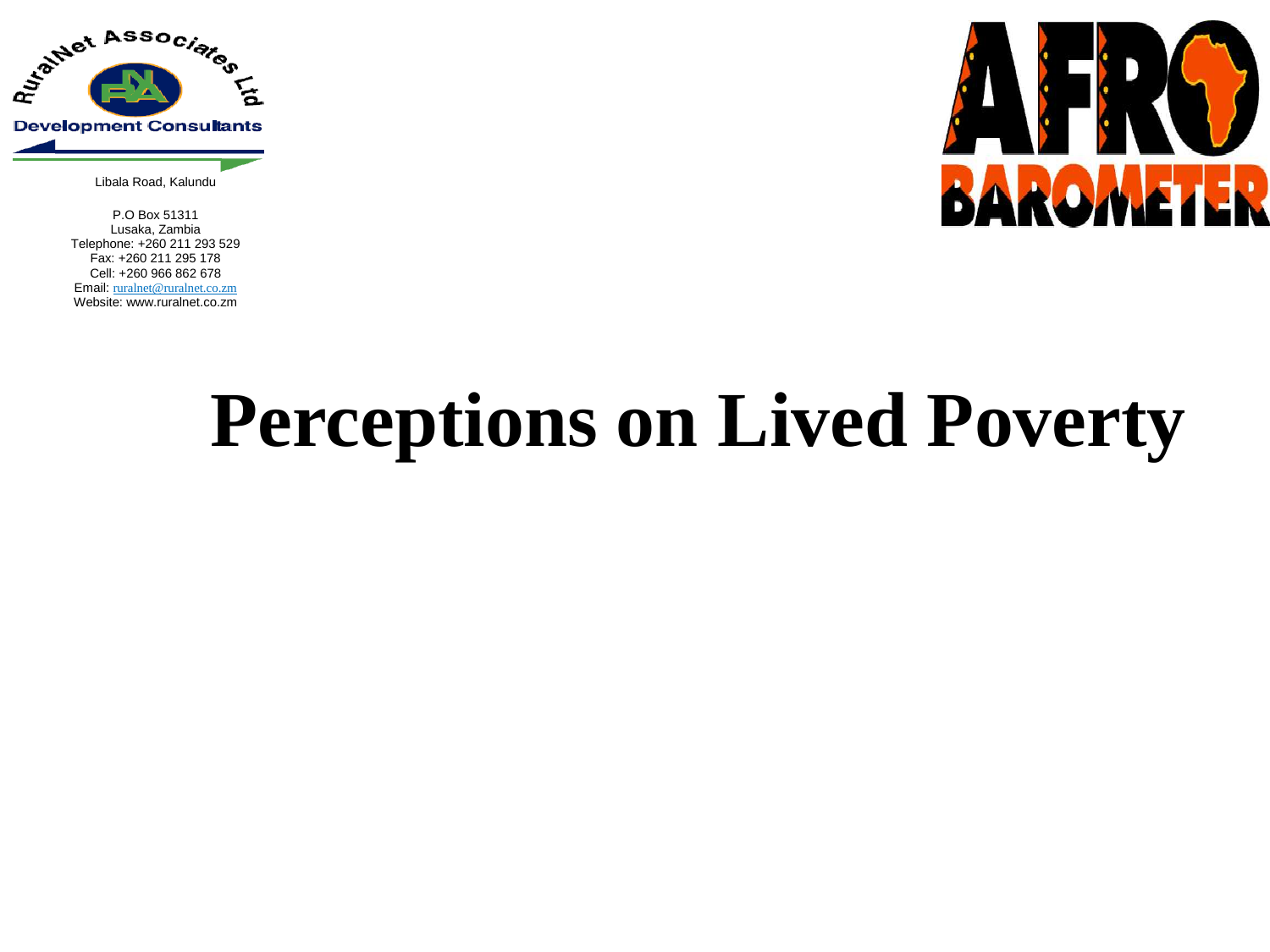



# **Key Findings**

- More than four out of ten Zambians have gone without food, a cash income, or fuel to cook at least once in the past year
- More than half of Zambians surveyed have gone without medicines or fuel to cook food at least once
- Nearly one in three Zambians have gone without clean water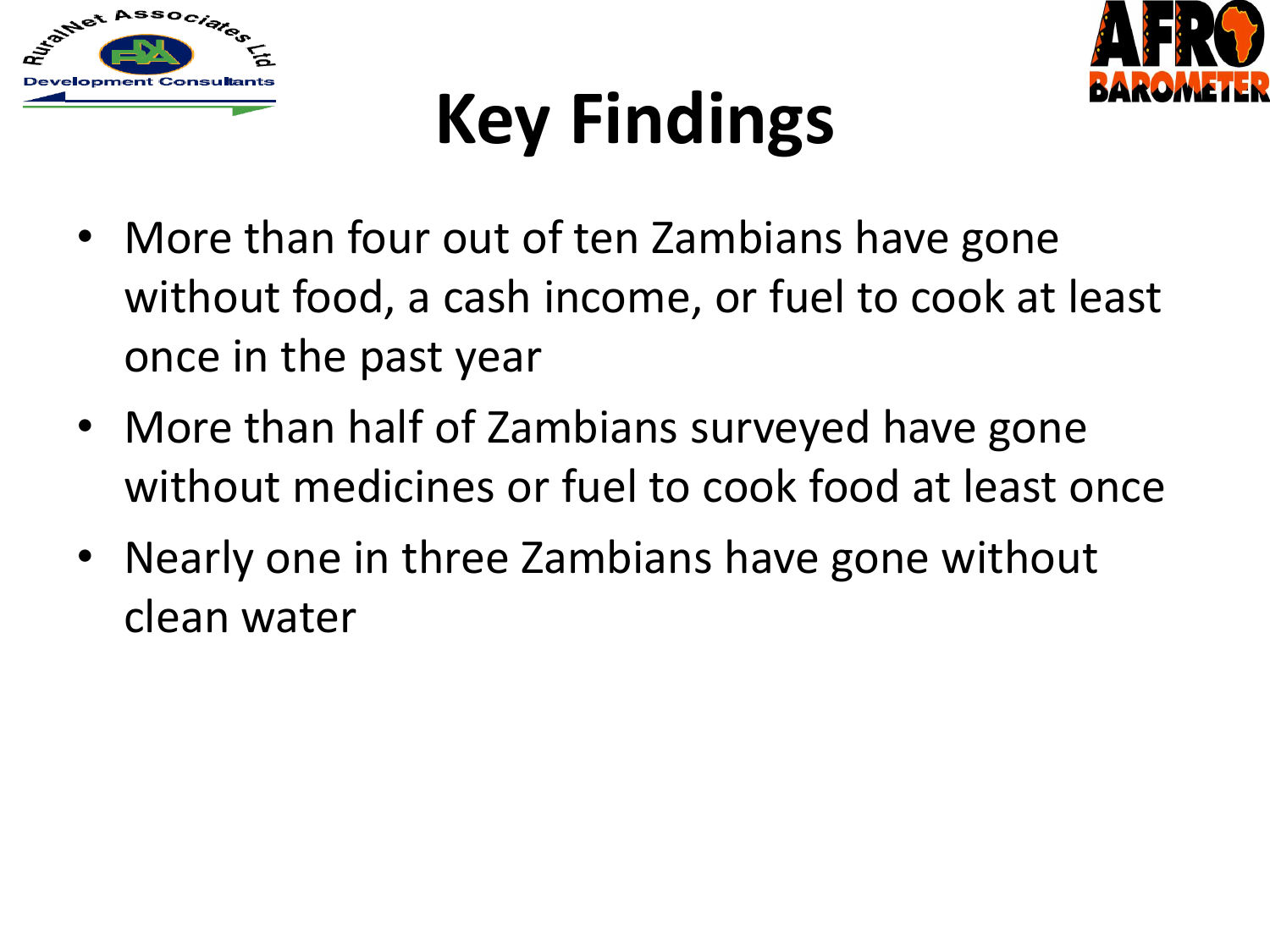

**Basic Human Needs**



#### *Over the past year, how often, if ever have you or anyone in your family gone without these items?*

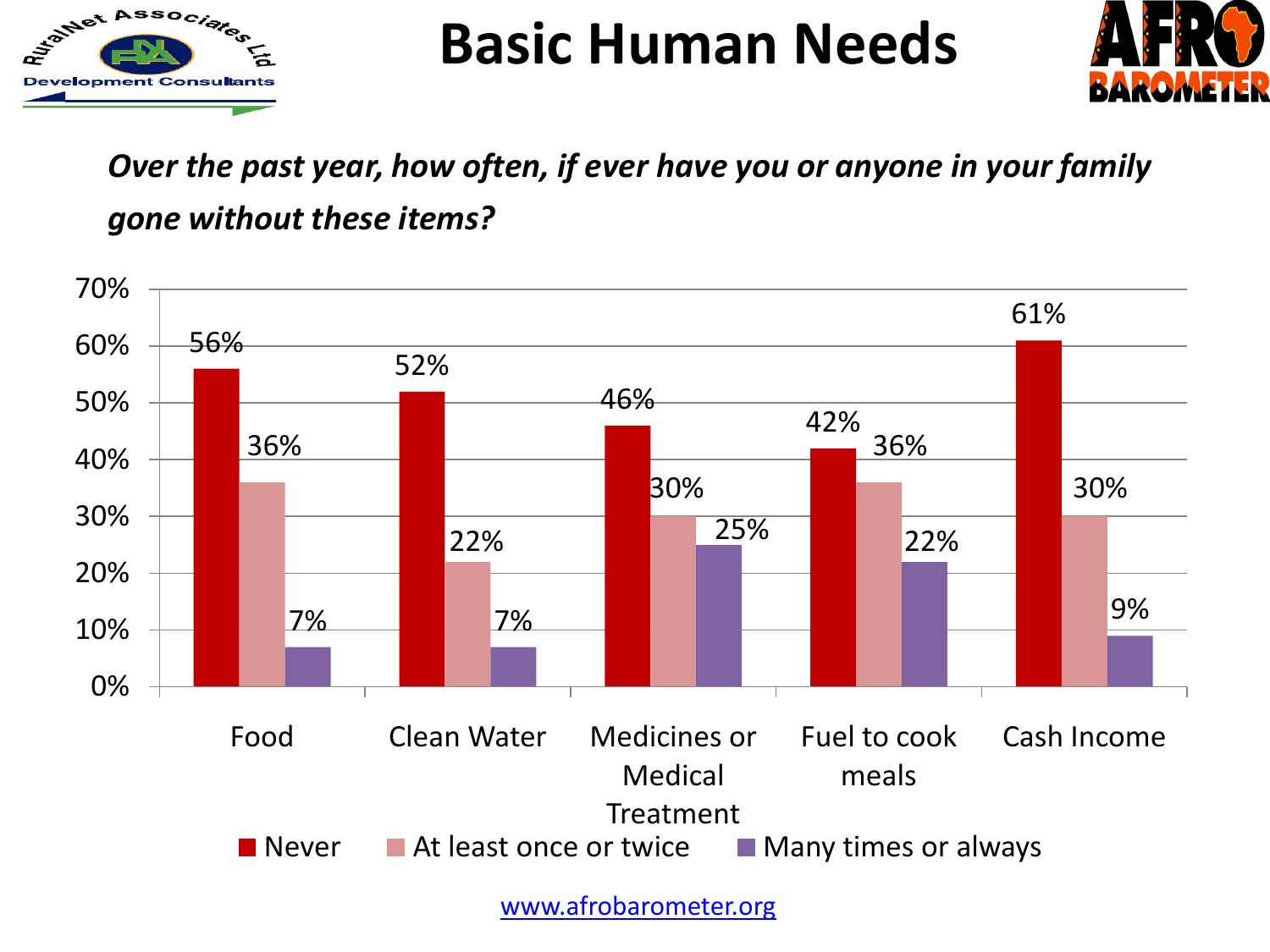

### **Basic Human Needs 2009 &**

**20 13** 



*Those who went without these items many times or always over the past year.*



*Questions: Over the past year, how often, if ever, have you or anyone in your family gone without these items?* 

[www.afrobarometer.org](http://www.afrobarometer.org/)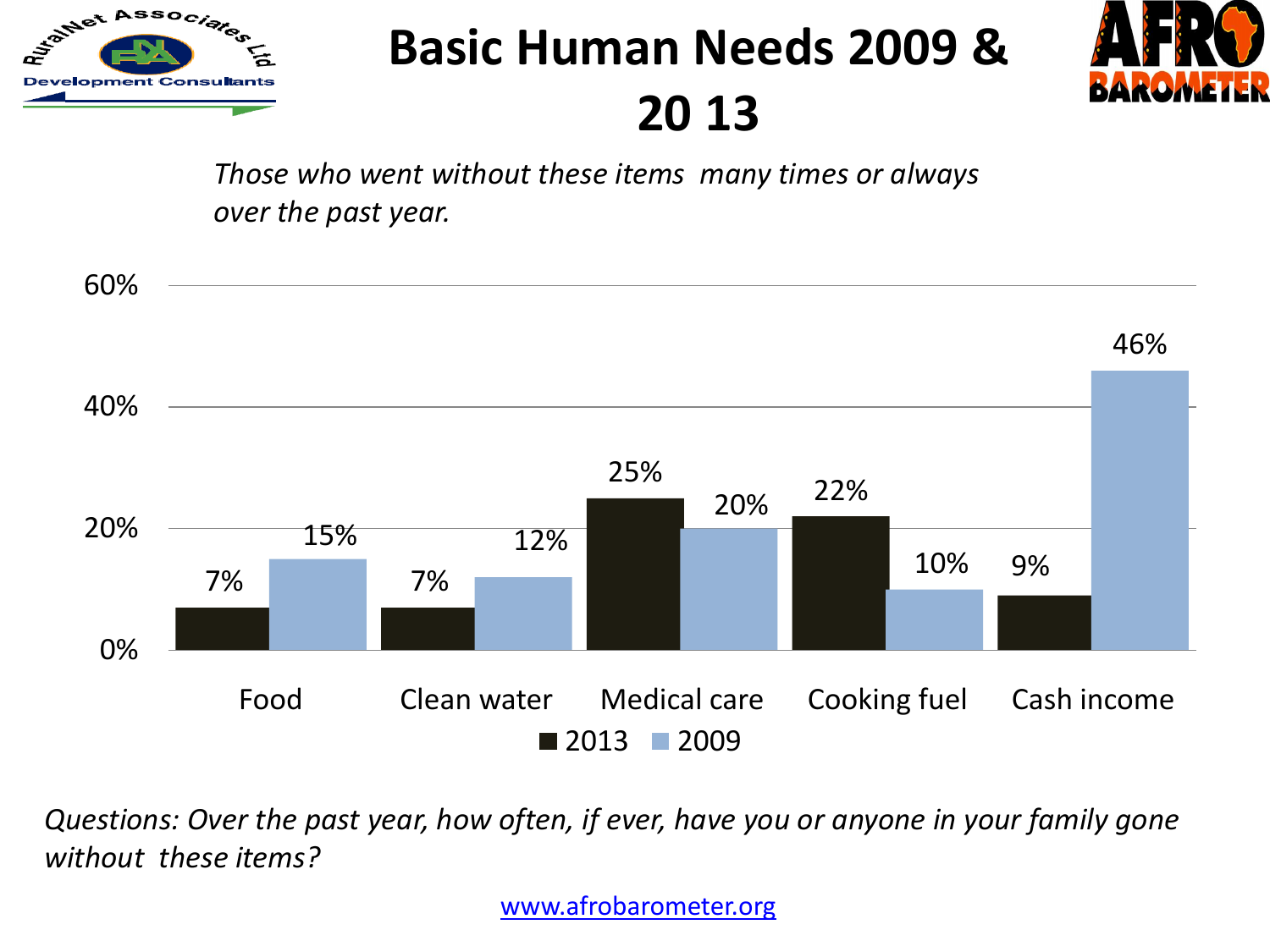



## **Conclusions**

- More Zambians are optimistic about the country`s economic conditions and their living standards in comparisons to previous years.
- These 2013 results represent a dramatic improvement over the 2009 and 2005 survey results on the percentage of Zambians who think the country's economic condition is good (22% and 19%, respectively).
- Generally, lived poverty in 2013 is lower than in 2009.